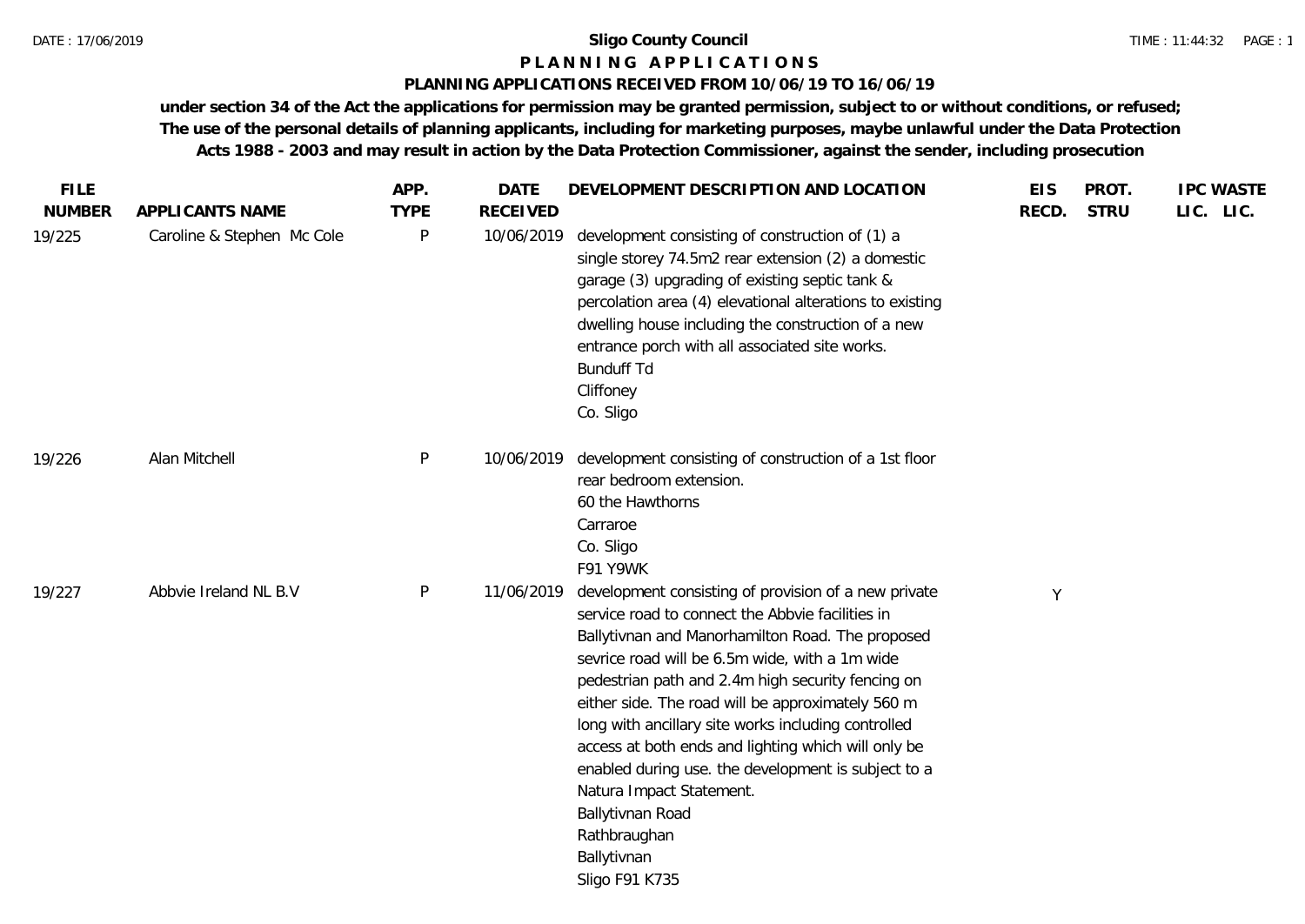#### TIME : 11:44:32 PAGE : 2

## **P L A N N I N G A P P L I C A T I O N S**

## **PLANNING APPLICATIONS RECEIVED FROM 10/06/19 TO 16/06/19**

**under section 34 of the Act the applications for permission may be granted permission, subject to or without conditions, or refused; The use of the personal details of planning applicants, including for marketing purposes, maybe unlawful under the Data Protection Acts 1988 - 2003 and may result in action by the Data Protection Commissioner, against the sender, including prosecution**

| <b>FILE</b>   |                                          | APP.         | <b>DATE</b>     | DEVELOPMENT DESCRIPTION AND LOCATION                                                                                                                                                                                                                                                                                                                                                                                                                                                                                                                                                                                                                            | <b>EIS</b> | PROT.       | <b>IPC WASTE</b> |
|---------------|------------------------------------------|--------------|-----------------|-----------------------------------------------------------------------------------------------------------------------------------------------------------------------------------------------------------------------------------------------------------------------------------------------------------------------------------------------------------------------------------------------------------------------------------------------------------------------------------------------------------------------------------------------------------------------------------------------------------------------------------------------------------------|------------|-------------|------------------|
| <b>NUMBER</b> | APPLICANTS NAME                          | <b>TYPE</b>  | <b>RECEIVED</b> |                                                                                                                                                                                                                                                                                                                                                                                                                                                                                                                                                                                                                                                                 | RECD.      | <b>STRU</b> | LIC. LIC.        |
| 19/228        | <b>Strandhill Community Park</b><br>Ltd. | P            | 11/06/2019      | development consisting of the construction of a<br>proposed community shelter (area 64sqm) along<br>with a proposed rain water harvesting tank system,<br>solar photovoltaic roof panels, a mother and baby<br>changing table and all associated site works.<br>Strand Celtic Football Club,<br>Strandhill Community Park,<br>Strandhill,<br>Co. Sligo                                                                                                                                                                                                                                                                                                          |            |             |                  |
| 19/229        | Peter & Mary Coleman                     | $\mathsf{P}$ | 11/06/2019      | development consisting of the renovation and the<br>extension of existing dormer bungalow. Retention of<br>the works have been done front and rear extensions<br>as per drawings and photos. New percolation area<br>and proprietary effluent treatment unit is proposed.<br>The rainwater will be collected in a rainwater harvest<br>system and the gray water will be used in the toilets<br>and for gardening. The existing access is to be<br>maintained. This proposed building is to be seviced<br>with all ancillary site development works and<br>services as are necessary to complete the required<br>standard.<br>Keswick<br>Kintogher<br>Co. Sligo |            |             |                  |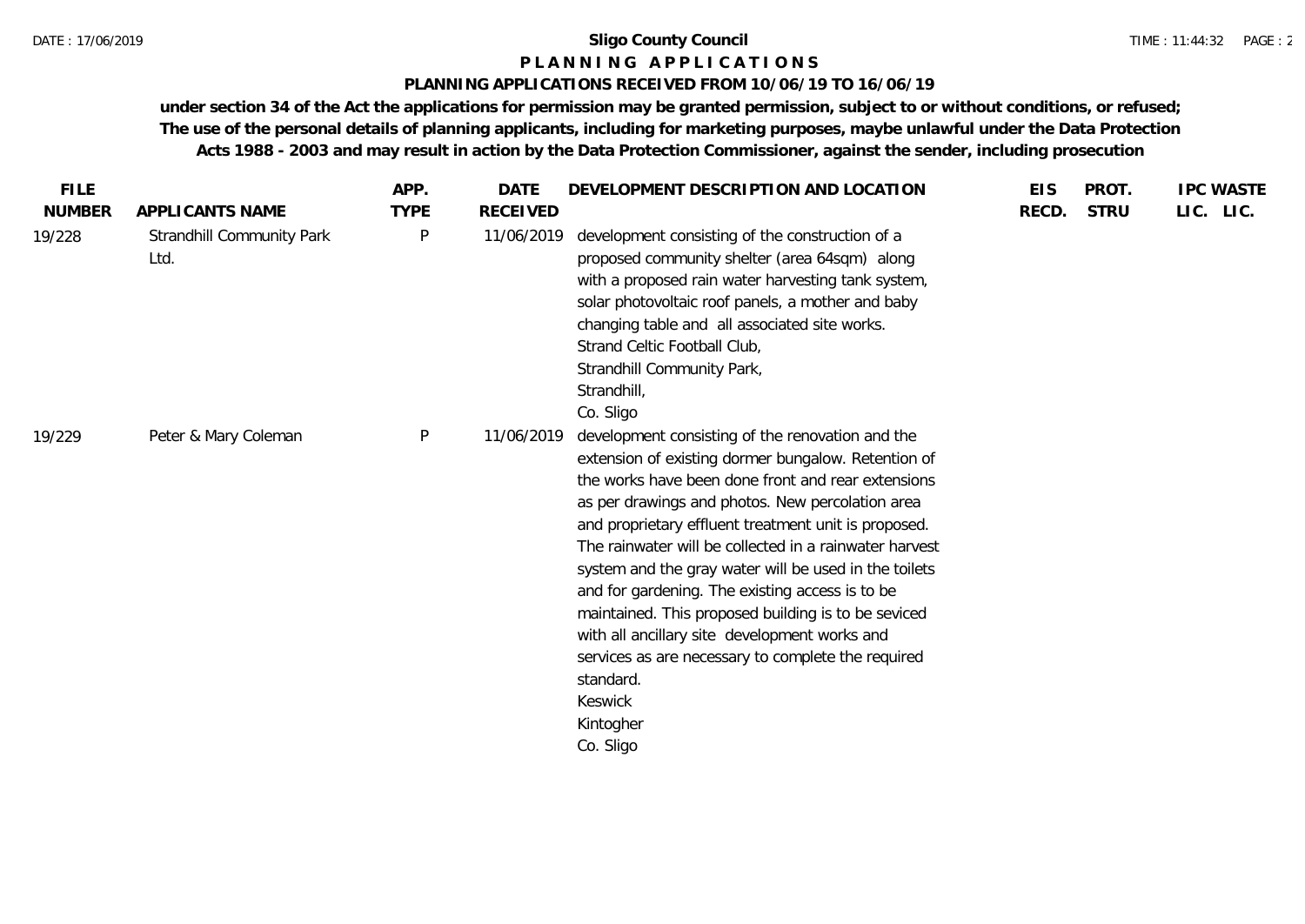#### **P L A N N I N G A P P L I C A T I O N S**

#### **PLANNING APPLICATIONS RECEIVED FROM 10/06/19 TO 16/06/19**

**under section 34 of the Act the applications for permission may be granted permission, subject to or without conditions, or refused; The use of the personal details of planning applicants, including for marketing purposes, maybe unlawful under the Data Protection Acts 1988 - 2003 and may result in action by the Data Protection Commissioner, against the sender, including prosecution**

| <b>FILE</b>   |                        | APP.        | <b>DATE</b>     | DEVELOPMENT DESCRIPTION AND LOCATION                                                                                                                                                                                       | <b>EIS</b> | PROT.       | <b>IPC WASTE</b> |
|---------------|------------------------|-------------|-----------------|----------------------------------------------------------------------------------------------------------------------------------------------------------------------------------------------------------------------------|------------|-------------|------------------|
| <b>NUMBER</b> | APPLICANTS NAME        | <b>TYPE</b> | <b>RECEIVED</b> |                                                                                                                                                                                                                            | RECD.      | <b>STRU</b> | LIC. LIC.        |
| 19/230        | Glenn & Aisling Hunter | P           | 12/06/2019      | development consisting of a single storey dwelling<br>house, provision of a new effluent treatment plant<br>and polishing filter with all associated site<br>develoment works.<br>Carrickhenry<br>Ballisodare<br>Co. Sligo |            |             |                  |
| 19/231        | Charlie & Kitty Elliot | P           | 13/06/2019      | development consisting of the construction of a<br>single storey extension and associated site works to<br>the side of existing dwelling.<br>17 Hillcrest Park,<br>Strandhill,<br>Co. Sligo                                |            |             |                  |
|               | Total: 7               |             |                 |                                                                                                                                                                                                                            |            |             |                  |

\*\*\* END OF REPORT \*\*\*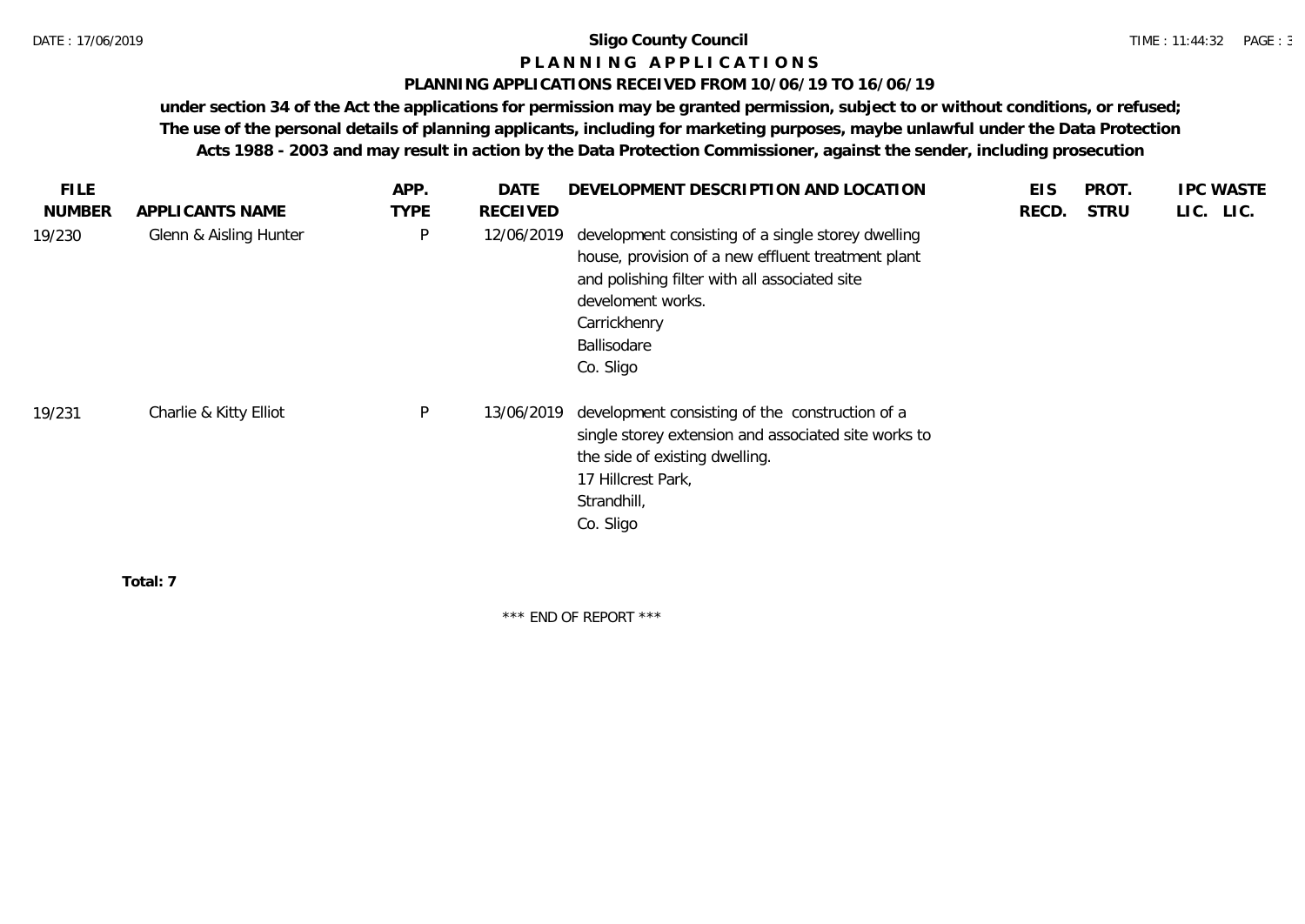### **P L A N N I N G A P P L I C A T I O N S**

## **PLANNING APPLICATIONS GRANTED FROM 10/06/2019 TO 16/06/2019**

**in deciding a planning application the planning authority, in accordance with section 34(3) of the Act, has had regard to submissions or observations recieved in accordance with these Regulations;**

**The use of the personal details of planning applicants, including for marketing purposes, maybe unlawful under the Data Protection Acts 1988 - 2003 and may result in action by the Data Protection Commissioner, against the sender, including prosecution.**

| <b>FILE</b>   |                                 | APP.        | <b>DATE</b>     |                                                                                                                                                                                                                                                                                                                                                                                                                                                                                                                                                                                                                                                                                                                                                                                                                                                                                                                                                                                                                                                                                                                                                                                                                                                                                                                                                                       | M.O.        | M.O.          |
|---------------|---------------------------------|-------------|-----------------|-----------------------------------------------------------------------------------------------------------------------------------------------------------------------------------------------------------------------------------------------------------------------------------------------------------------------------------------------------------------------------------------------------------------------------------------------------------------------------------------------------------------------------------------------------------------------------------------------------------------------------------------------------------------------------------------------------------------------------------------------------------------------------------------------------------------------------------------------------------------------------------------------------------------------------------------------------------------------------------------------------------------------------------------------------------------------------------------------------------------------------------------------------------------------------------------------------------------------------------------------------------------------------------------------------------------------------------------------------------------------|-------------|---------------|
| <b>NUMBER</b> | APPLI CANTS NAME                | <b>TYPE</b> | <b>RECEIVED</b> | DEVELOPMENT DESCRIPTION AND LOCATION                                                                                                                                                                                                                                                                                                                                                                                                                                                                                                                                                                                                                                                                                                                                                                                                                                                                                                                                                                                                                                                                                                                                                                                                                                                                                                                                  | <b>DATE</b> | <b>NUMBER</b> |
| 18/392        | <b>Health Service Executive</b> | P           | 28/09/2018      | Development consisting of an extension to the southern<br>elevation of Sligo University Hospital. The development<br>will consist of; 1) alterations to the existing Out Patients<br>Car Park, 2) provision of a new fire tender vehicular<br>entrance from The Mall; 3) Relocation of the existing CAT<br>Scan unit with connecting corridor at Level 3 concourse;<br>4) construction of an extension (4019m2) over five<br>storeys with connections to the existing circulation routes<br>at levels 2, 3, 4, 5 and 6 of the hospital. The extension<br>accommodation at each level will contain following; Level<br>2 - Staff rooms, services accommmodation and<br>connection to existing hospital; Level 3 & 4 - New ward<br>with 23 no. single rooms with en-suite, associated<br>service rooms and connection to hospital concourse at<br>level 3 and and corridor at level 4; Level 5 & 6 - for<br>healthcare future fit out; roof top plant rooms; 5)<br>construction of a single tier multi storey car parking area<br>above existing parking area to the northern boundary of<br>the hospital complex with the provision of 90 no. parking<br>spaces; 6) all associated landscaping, site works and<br>services. Sligo University Hospital is a Protected<br>Structure. The proposed extension is not in immediate<br>contact with the protected structure. | 11/06/2019  | P262/19       |
|               |                                 |             |                 | Sligo University Hospital                                                                                                                                                                                                                                                                                                                                                                                                                                                                                                                                                                                                                                                                                                                                                                                                                                                                                                                                                                                                                                                                                                                                                                                                                                                                                                                                             |             |               |
|               |                                 |             |                 | The Mall                                                                                                                                                                                                                                                                                                                                                                                                                                                                                                                                                                                                                                                                                                                                                                                                                                                                                                                                                                                                                                                                                                                                                                                                                                                                                                                                                              |             |               |
|               |                                 |             |                 | Sligo                                                                                                                                                                                                                                                                                                                                                                                                                                                                                                                                                                                                                                                                                                                                                                                                                                                                                                                                                                                                                                                                                                                                                                                                                                                                                                                                                                 |             |               |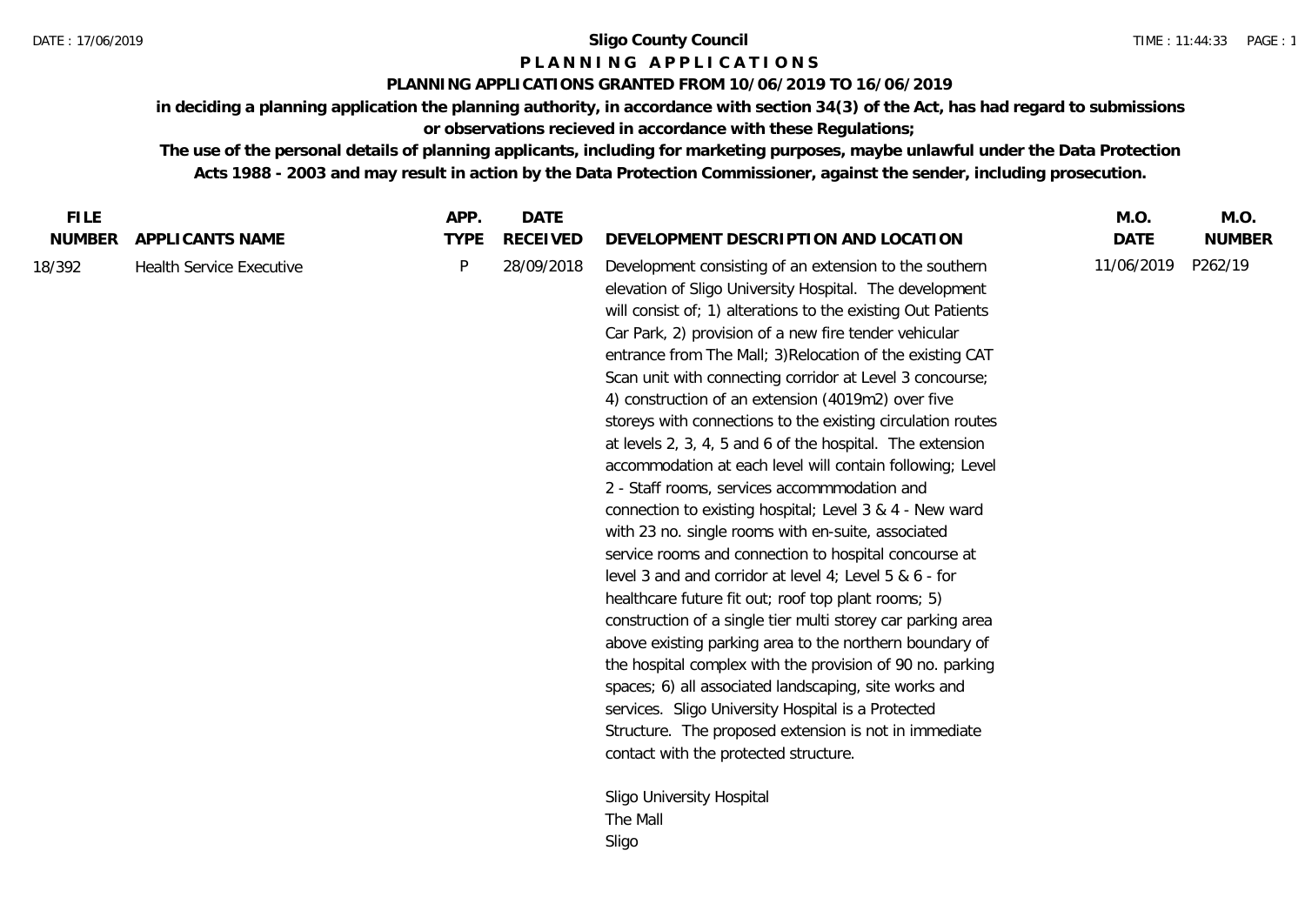# **P L A N N I N G A P P L I C A T I O N S**

## **PLANNING APPLICATIONS GRANTED FROM 10/06/2019 TO 16/06/2019**

**in deciding a planning application the planning authority, in accordance with section 34(3) of the Act, has had regard to submissions or observations recieved in accordance with these Regulations;**

**The use of the personal details of planning applicants, including for marketing purposes, maybe unlawful under the Data Protection Acts 1988 - 2003 and may result in action by the Data Protection Commissioner, against the sender, including prosecution.**

| <b>FILE</b>   |                 | APP.        | <b>DATE</b>     |                                                                                                                                                                                                                                                                                                                                     | M.O.       | M.O.          |
|---------------|-----------------|-------------|-----------------|-------------------------------------------------------------------------------------------------------------------------------------------------------------------------------------------------------------------------------------------------------------------------------------------------------------------------------------|------------|---------------|
| <b>NUMBER</b> | APPLICANTS NAME | <b>TYPE</b> | <b>RECEIVED</b> | DEVELOPMENT DESCRIPTION AND LOCATION                                                                                                                                                                                                                                                                                                | DATE       | <b>NUMBER</b> |
| 19/161        | Robert Moffett  | P           | 26/04/2019      | for development consisting of new forestry road entrance<br>and all associated works, for the harvesting of plantation                                                                                                                                                                                                              | 10/06/2019 | P259/19       |
|               |                 |             |                 | Derrynaslieve Td<br>Boyle<br>Co. Sligo                                                                                                                                                                                                                                                                                              |            |               |
| 19/166        | Mathew Coleman  | P           | 29/04/2019      | for development consisting of a change of use of part of<br>the existing office premises (60m2), for use as a creche,<br>(to connect internally to the adjacent Little Peoples<br>Playworld Creche, application PL 12/70052 refers), and<br>carry out all ancillary site works<br>Rathedmond Td<br>Finisklin Business Park<br>Sligo | 11/06/2019 | P261/19       |
|               |                 |             |                 | Co. Sligo                                                                                                                                                                                                                                                                                                                           |            |               |
|               | Total: 3        |             |                 |                                                                                                                                                                                                                                                                                                                                     |            |               |

\*\*\* END OF REPORT \*\*\*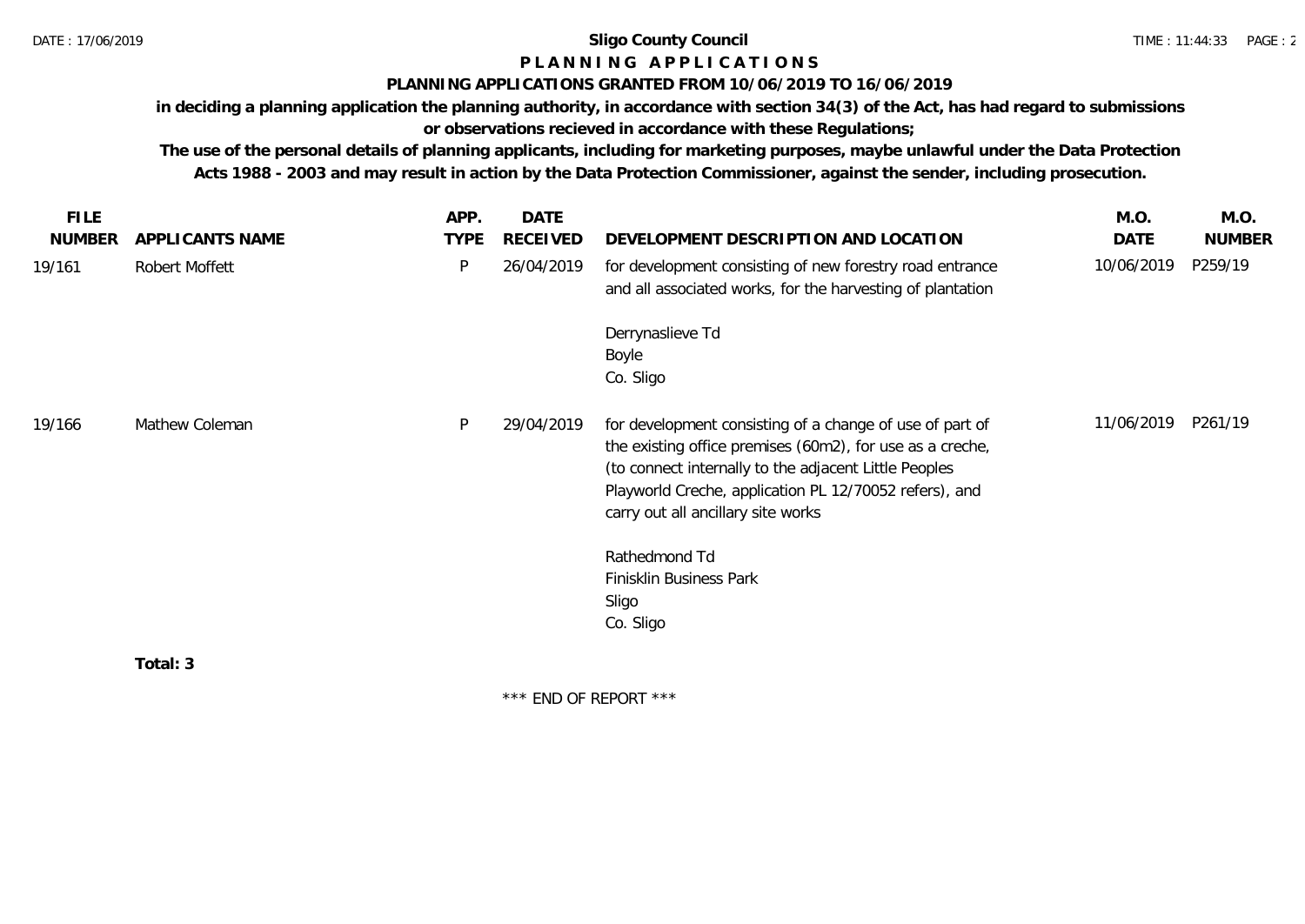## **P L A N N I N G A P P L I C A T I O N S**

#### **PLANNING APPLICATIONS REFUSED FROM 10/06/2019 TO 16/06/2019**

**in deciding a planning application the planning authority, in accordance with section 34(3) of the Act, has had regard to submissions or observations recieved in accordance with these Regulations;**

**The use of the personal details of planning applicants, including for marketing purposes, maybe unlawful under the Data Protection Acts 1988 - 2003 and may result in action by the Data Protection Commissioner, against the sender, including prosecution.**

| <b>FILE</b>   |                                                     | A DE | $\sim$ $\sim$ $\sim$<br>DA I | <b>ENT DESCRIPTION AND</b><br>$\cap$ nn.<br>)E\/F<br>. JIEN L<br>பட | IVI.U       | IVI.U         |
|---------------|-----------------------------------------------------|------|------------------------------|---------------------------------------------------------------------|-------------|---------------|
| <b>NUMBER</b> | <b>ANTS NAME</b><br>A DDI<br>$\sqrt{2}$<br>CAN<br>u | TVDL | ◡⊢                           | <b>OCATION</b>                                                      | <b>DATF</b> | <b>NUMBER</b> |

/

**Total: 0**

\*\*\* END OF REPORT \*\*\*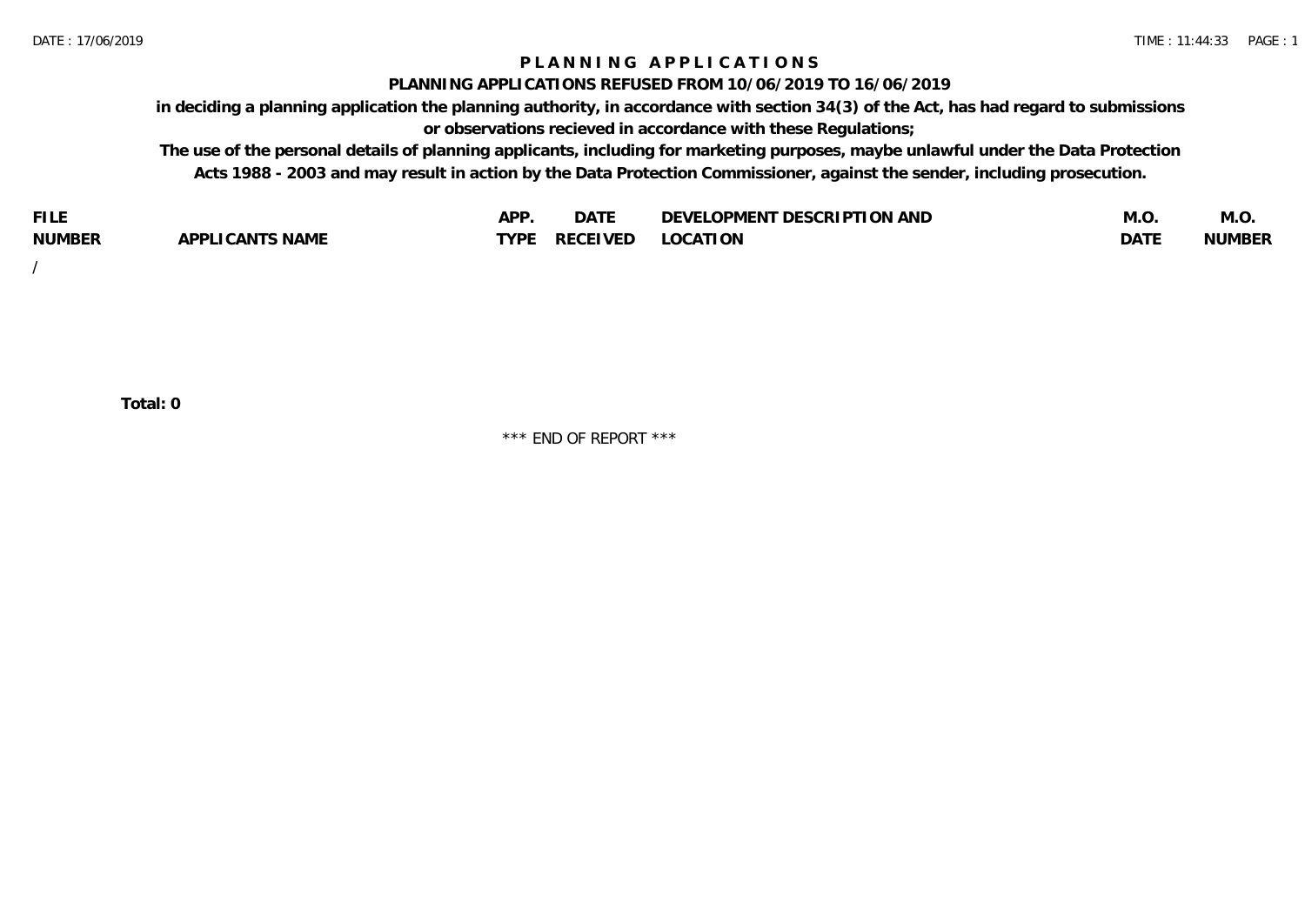## **A N B O R D P L E A N A L A APPEAL DECISIONS NOTIFIED FROM 10/06/2019 TO 16/06/2019**

| <b>FILE</b><br><b>NUMBER</b> | APPLICANTS NAME<br>AND ADDRESS                                            | APP.<br><b>TYPE</b> | <b>DECISON</b><br>DATE | L.A.<br>DEC. | DEVELOPMENT DESCRIPTION AND LOCATION                                                                                                                                                                                                                                                                                                                                                                                                                                                                                                                                                                                                                                                         | B.P.<br>DEC. DATE | <b>DECISION</b> |
|------------------------------|---------------------------------------------------------------------------|---------------------|------------------------|--------------|----------------------------------------------------------------------------------------------------------------------------------------------------------------------------------------------------------------------------------------------------------------------------------------------------------------------------------------------------------------------------------------------------------------------------------------------------------------------------------------------------------------------------------------------------------------------------------------------------------------------------------------------------------------------------------------------|-------------------|-----------------|
| 18/458                       | Michael McGoldrick<br>Rhodaville Ltd.<br>Finisklin Business Park<br>Sligo | P                   | 18/01/2019             | $\mathsf{C}$ | Development consisting of the demolition of a cold<br>store extension (217 sqm gross floor area) to the<br>rear of existing mixed use building (1,426 sqm gross<br>floor area) with elevation alterations including a new<br>entrance, reconfigured existing entrance with new<br>canopies over both, new window opes, and new<br>exterior finishes to the mixed use building, site<br>works to include reconfigured surface car park to<br>front and rear of building with proposed total of 42<br>no. car park spaces and 20 no cycle spaces along<br>with all associated site development and landscaping<br>works.<br>Unit 10<br>Saint Colm's Centre<br>Finisklin Business Park<br>Sligo | 10/06/2019        | CONDITIONAL     |
|                              | Total :                                                                   |                     |                        |              |                                                                                                                                                                                                                                                                                                                                                                                                                                                                                                                                                                                                                                                                                              |                   |                 |

**\*\*\*\*\*\*\*\*\*\*\*\* END OF REPORT \*\*\*\*\*\*\*\*\*\*\*\***